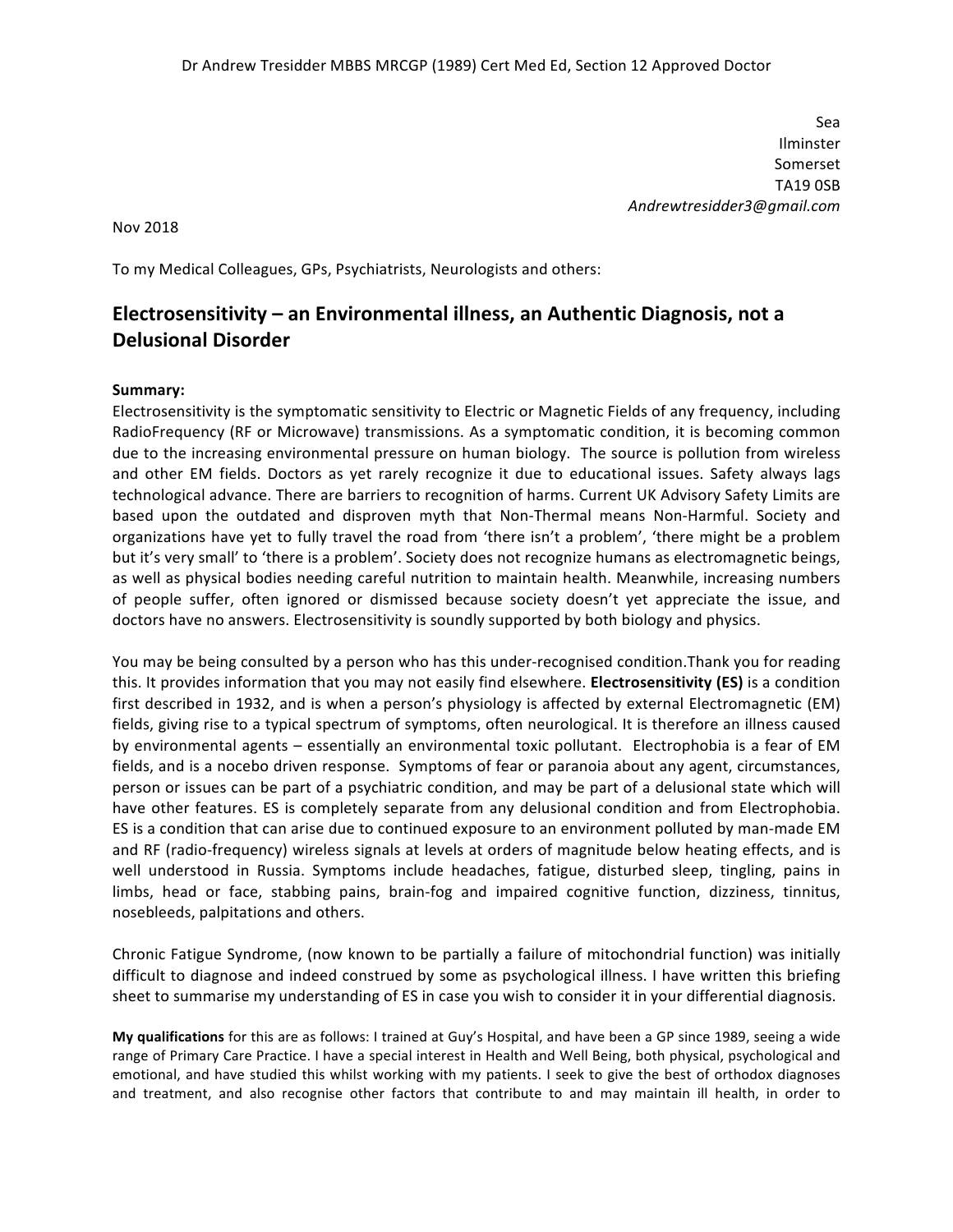eliminate them if possible. I have a wide-ranging interest in factors that affect health. I work for NHS Somerset CCG as a GP Patient Safety Lead, where I have done a number of Investigations into Root Causes, for the University of Bristol as an Examiner and Educator and former Somerset Academy GP Lead, and am approved under the Mental Health Act as a Section 12 Doctor. I teach Doctors on Health and Self-Care on behalf of the BMA and in Somerset Hospitals and wider afield.

I am also a trustee of the charity ES-UK, which post has given me access to more information and research about the condition than many clinical colleagues, and in this I have consulted scores of people (at no charge) with electrosensitivity, severe enough to impact badly upon their lives.

**My Experience:** As a Section 12 Approved Doctor under the Mental Health Act, I have been involved in at least 400 Mental Health Act Assessments over ten years, and have good relationships with our excellent Somerset Psychiatrists. In all of the assessments I have done, though I have seen many patients with paranoia or delusional states including reference and being watched from the television and the like, I have never seen anyone with ES during an MHAA.

I have however, separately (i.e. not in Mental Health Act Assessment settings) seen patients whose symptoms are reliably caused by exposure to Electromagnetic fields, especially RF (Radiofrequency) transmitting technology, but also by EM Fields and by Dirty Electricity (for an explanation see below). It is only too easy, as I know from my medical career, to make a diagnosis only from the choices within the medical framework that we have learnt about, often years ago, especially when faced with a condition whose aetiology we cannot explain.

**System Educational Problem:** The aetiology of ES is discussed below but essentially the big problem that we all face as Clinicians, Scientists and Researchers is that the Medicine we have learnt is predominantly based on the discipline of Chemistry  $-$  not Physics. Yes, MRI Scanners and CT scans are Physics (i.e, information technology) based  $-$  however the vast majority of the narrative of pathology, physiology, anatomy, diagnostics and therapeutics is Chemistry based. Yet we are seeing in the field of IT that a Physics based understanding of technology has changed our world (yes, your phone, computer, internet use etc. has Chemistry based hardware, but the working of it is largely Physics based). And all clinicians are aware, from the history of medicine, that new insights into understanding are always occurring.

Actually, there is a growing awareness that the human body works on biophotons and information flows https://www.ncbi.nlm.nih.gov/pubmed/15947465 and electromagnetics as well as Chemistry, and that proteins in cell walls work as switching transistors. No wonder that exposure to certain frequencies of EM or RF fields at low power can have a biological effect  $-$  because this is how the cells work on microvoltage and microwattage powers (see *Energy Medicine*, James Oschman, 2<sup>nd</sup> ed. 2015, Elsevier). And of course the first noticed symptomatic effects will be on the nervous system, especially if already compromised due to (common) sub-clinical nutritional deficiencies of Omega 3 fatty acids, B Vitamins (think pellagra as a deficiency illness), intra-cellular magnesium, zinc, manganese and others.

Potential Diagnostic Traps: If we as doctors cannot explain something, it's only too easy to diagnose the problem as either psychological or delusional, and in this we may fall into error, caused by our own unfamiliarity or the progress of understanding faster than our educational system transmits to us. If one has never yet diagnosed a case, it can need an astute diagnostician to differentiate between the unfamiliar yet real effects happening in a body at unseen levels resulting in distressing symptoms which give avoidance behaviour (because that person knows that they feel unwell near certain devices), and on the other hand a patient with a true delusional state as part of a mental disorder. However, once the clinician is aware of the existence of Electrosensitivity, the differentiation becomes easy, especially after seeing the pattern of several cases, as delusional states usually have several characteristic facets to them, and do not claim a plausible (though as yet unfamiliar) Physics based explanation.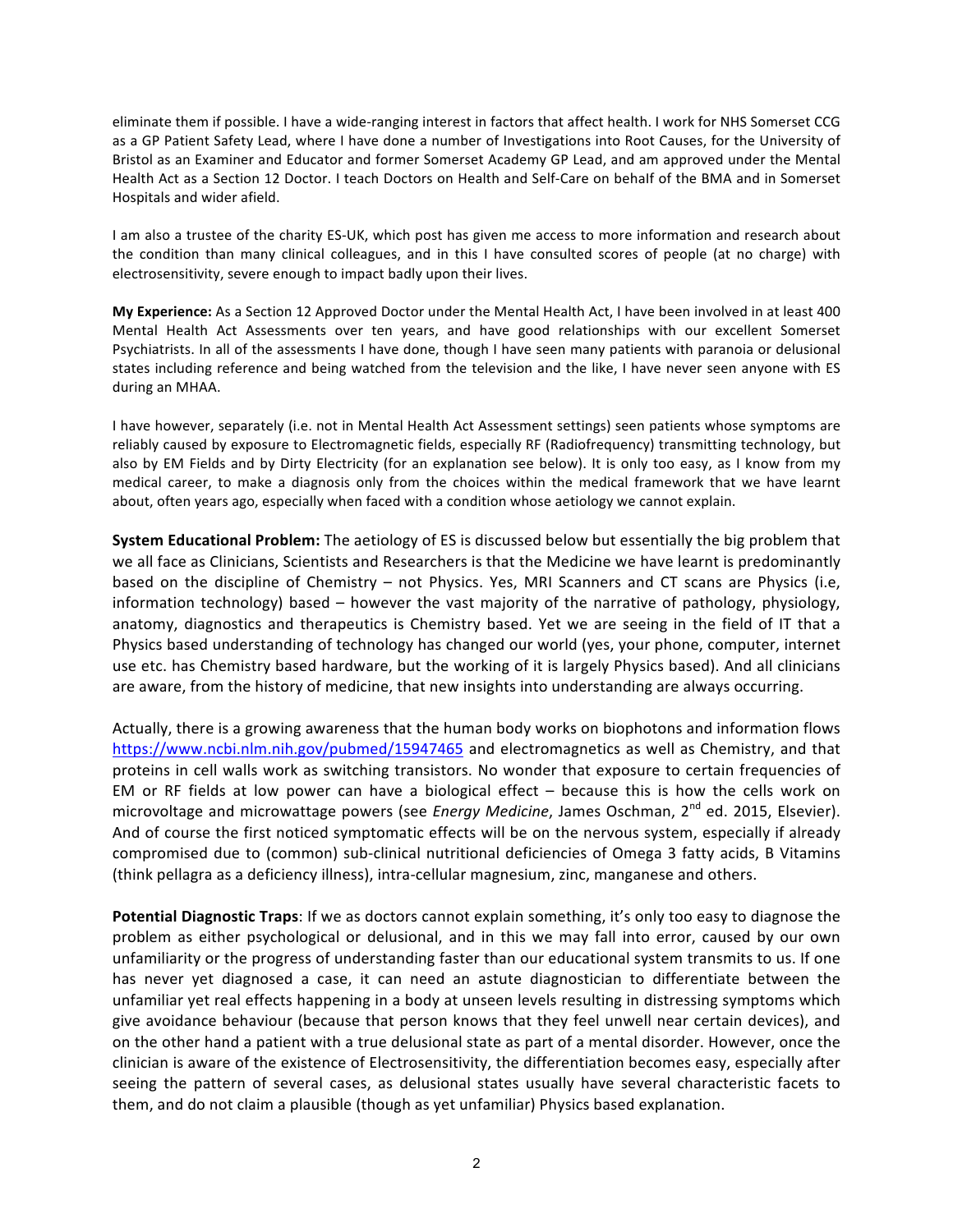An **unfortunate myth/mantra** perpetuated in science, by Private Industry Bodies such as ICNIRP, with its own vested interests, and repeated by Regulatory Bodies including PHE (HPA), (some of whose advisers are members of ICNIRP, which is surprising, and could be construed as a conflict of interest) is that non**thermal = non-harmful (now known to be FALSE)** (i.e. if it doesn't heat you over 6 minutes) – but this completely ignores all signal effects, which have known biological consequences. If ants can die from proximity to a wifi router, mobile phone or laptop on wifi (because they lose their ability to navigate, as caused by a signal, not a thermal effect) https://www.ncbi.nlm.nih.gov/pubmed/23977878 ), rats' retinas be harmed by certain frequencies of LED light https://www.ncbi.nlm.nih.gov/pubmed/25863264 whilst our ears can detect a billionth of a watt and our eyes a single photon, then is it surprising that measurable EM or RF fields can affect some people – and some people become hypersensitive and develop nervous system symptoms to extremely weak signals?

**Safety issues always lag technological advance**, whether from new medicines, car safety (think seat belts and tyre tread), asbestos etc, and early advice about possible problems is often ignored by not believing, by discrediting or worse by blaming the messenger. (It is human nature to be conservative).

From research, I have learnt about the *importance* of sleep, posture, breathing, emotional support, **nutritional correctness, and freedom from electromagnetic transmission fields** amongst other areas. I have seen a number of people who feel unwell in the vicinity of wireless transmitters, mobile phone masts, cordless phones, from using a mobile phone, and from active alarm sensors, amongst other things, in my practice as a GP and elsewhere. I can confirm this from experience of headaches, brain fog and word finding difficulties with prolonged exposure to RF including wifi, mobile or cordless phones.

A typical history of a more severe case is that after an electromagnetic insult (such as a new powerful RF (wireless) device being introduced into the person's environment, or an electric shock), symptoms may progressively appear, in response to exposure to electromagnetic fields of various different types. These fields include using appliances such as hair-driers, vacuums or cookers, which produce high levels of electric and magnetic fields, or cordless phones, wifi routers, mobile phones and a whole range of wireless transmitting technology which produces RF (radiofrequency, or microwave) transmissions, or computers, monitors and other devices, and fluorescent lights (as opposed to the older incandescent type of bulbs). A careful history is paramount in detecting this condition, especially if aggravating and alleviating factors are described and detected, possibly helped by using field detectors (measuring devices for EM fields and wireless radiation).

**Symptoms** include headaches, fatigue, disturbed sleep, tingling, pains in limbs, head or face, stabbing pains, brain-fog and impaired cognitive function, dizziness, tinnitus, nosebleeds, palpitations and others. It is clear that the primary area of disturbance is in the nervous system. It is not known why some people react to these and others do not, however it may be that **heterogeneity of genetic make-up, nutritional** status, and other factors predispose people to develop the condition once sensitised. Certainly general factors like lack of sleep can exacerbate the issue.

**Mechanisms** include voltage-gated calcium channel disruption, upregulation of the sympathetic nervous system, interference in the blood brain barrier and alteration of melatonin production, production of heat shock proteins, failure of DNA recombination due to the radical spin pair mechanism, and interference with intercellular microsignalling and circadian rhythms. What is certain is that it is not a nocebo effect, as animals are affected, such as ants, fruit flies and others. As we understand more about biological systems using electromagnetic signals to communicate, a whole host of biological effects will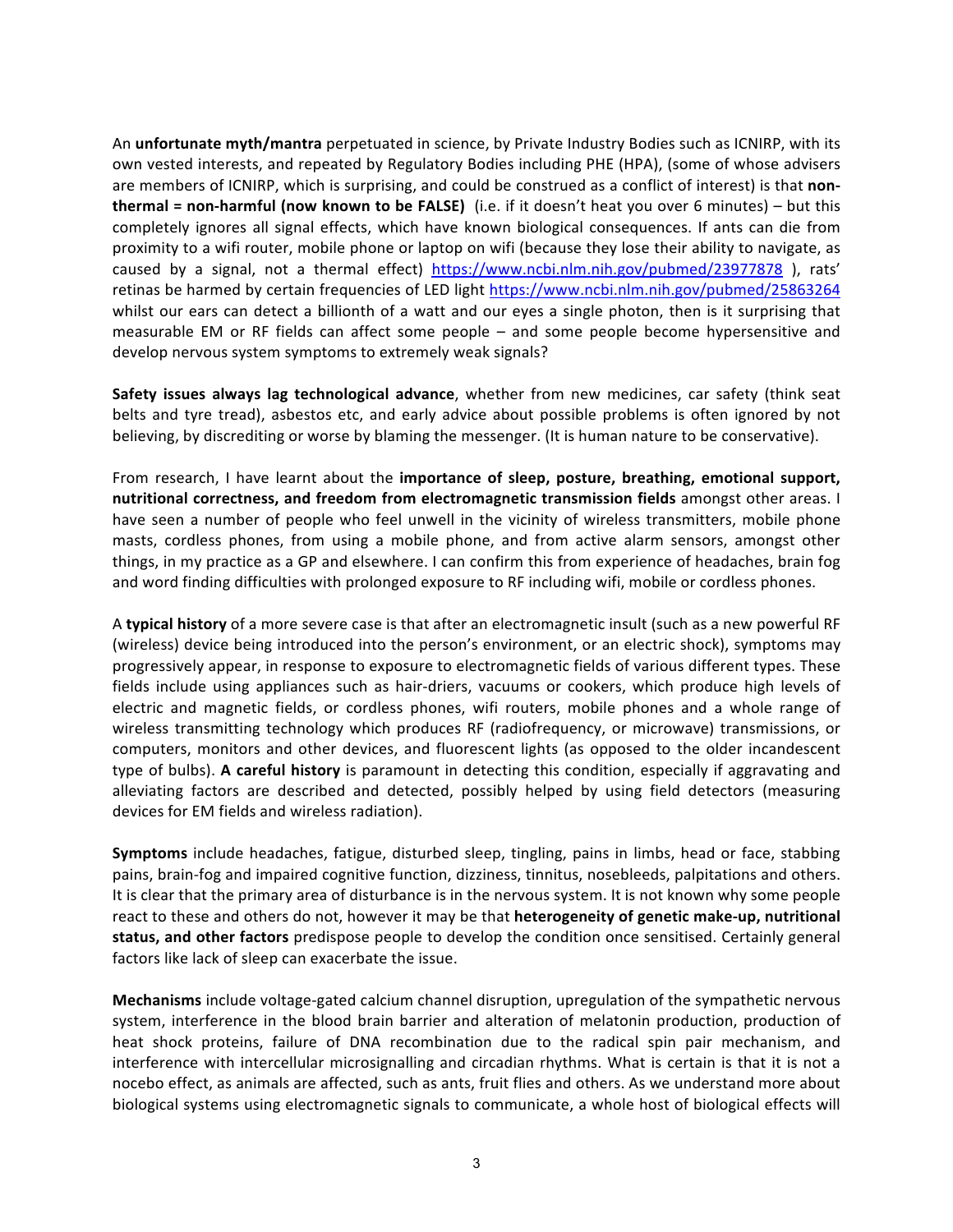become apparent. We already know that semen quality is affected by RF https://www.ncbi.nlm.nih.gov/pubmed/24927498.

**Prevalence:** some people suffer from Electrosensitivity to a severe and incapacitating degree, which affects less than 1% of the population, whilst moderate may affect up to 3-5%, and mild 20-30%. Please see: The Austrian Medical Association EMF Guidelines, and "Electrosensitivity: Sources, Symptoms and Solutions" *Textbook of Bioelectromagnetic and Subtle Energy Medicine*, 2<sup>nd</sup> ed., 2015. http://www.esuk.info/wp-content/uploads/2018/11/02.2-Tresidder-and-Bevington-ES-chapter-47-2015.pdf

**Electrosensitivity** is an under-recognised illness in the Western world. However, since the 1930s it has been recognised by Russia and the former Eastern Bloc countries, and also by the US in Naval Medical research https://www.magdahavas.com/wp-content/uploads/2010/08/Barrie Trower SA.pdf did not exist before mains current was used. Now that many people are being exposed to radio frequency transmissions, both in and outside the home and workplace, the number of people who fall ill because of this will rise. Current sufferers, if able to obtain a correct diagnosis, are likely to be seen in retrospect as the canaries, the early messengers of problems. ES appears to be a disability caused by environmental pollution, and may be a useful warning sign for society of a problem. For an interesting view on this, with research based upon many years of government activity from the 1950s on, see Wifi, a potential Thalidomide http://ec.europa.eu/health/scientific\_committees/emerging/docs/emf\_117.pdf The whole area may be an inconvenient truth, and sometimes it is easier to discredit the messenger than to honestly investigate forwards. It is not yet taught about at medical school or to PostGrads and therefore is unlikely to be diagnosed by most GPs or Hospital Specialists at present. In two or three years' time, the picture is likely to be different regarding medical knowledge and expertise. This is a new area of disability that is explicitly recognised in Canada, Sweden and the USA, and is becoming more and more important.

**Treatment is currently problematical.** It is essential to minimise exposure to adverse EM fields, as well as pay attention to nutrition, sleep and other factors to ensure high levels of health. Despite this, many people steadily worsen, and become casualties of the environmental RF and EM pollution, causing a steady decline in their health, often losing their jobs, ability to enter public places, and sometimes even unable to remain in their houses. Current UK NHS medical knowledge and approaches offer little hope of any treatment or improvement, although a number of GPs and others do recognise the condition. Future hope may be found by taking a salutogenic (health oriented) approach.

Current and historical UK PHE (HPA) advice is based on the **outdated incorrect theory** that only thermal effects may cause harm, and takes no recognition of signal effects, and therefore is unhelpful. The PHE advice is based upon the flawed Advisory Group on Non-Ionising Radiation (AGNIR) 2012 Report, which has 'an incorrect and misleading executive summary and overall conclusions, inaccurate statements, **omissions and conflict of interest'** (see Appendix). Unfortunately, senior people in UK Scientific and Advisory bodies still trust this outdated theory, partly due to the System Educational Problems. A few authorities still consider that the condition is a psychologically mediated nocebo effect ('we don't know what's going on, so the patient must wrong') – such authorities come from the same school of thought that decided that CFS/ME was psychologically mediated. We now understand the biological basis of compromised mitochondrial function. This historical view of CFS can be replaced now we understand how mitochondrial function is implicated. http://www.ijcem.com/files/IJCEM812001.pdf. A thorough review of up-to-date papers on Electrosensitivity appears in Bevington's summary 'Select

Studies on ES and EHS' available on the Research tag in the ES-UK websitehttp: http://www.es-uk.info/wpcontent/uploads/2018/11/02.3-Selected-ES-and-EHS-Studies-2018.pdf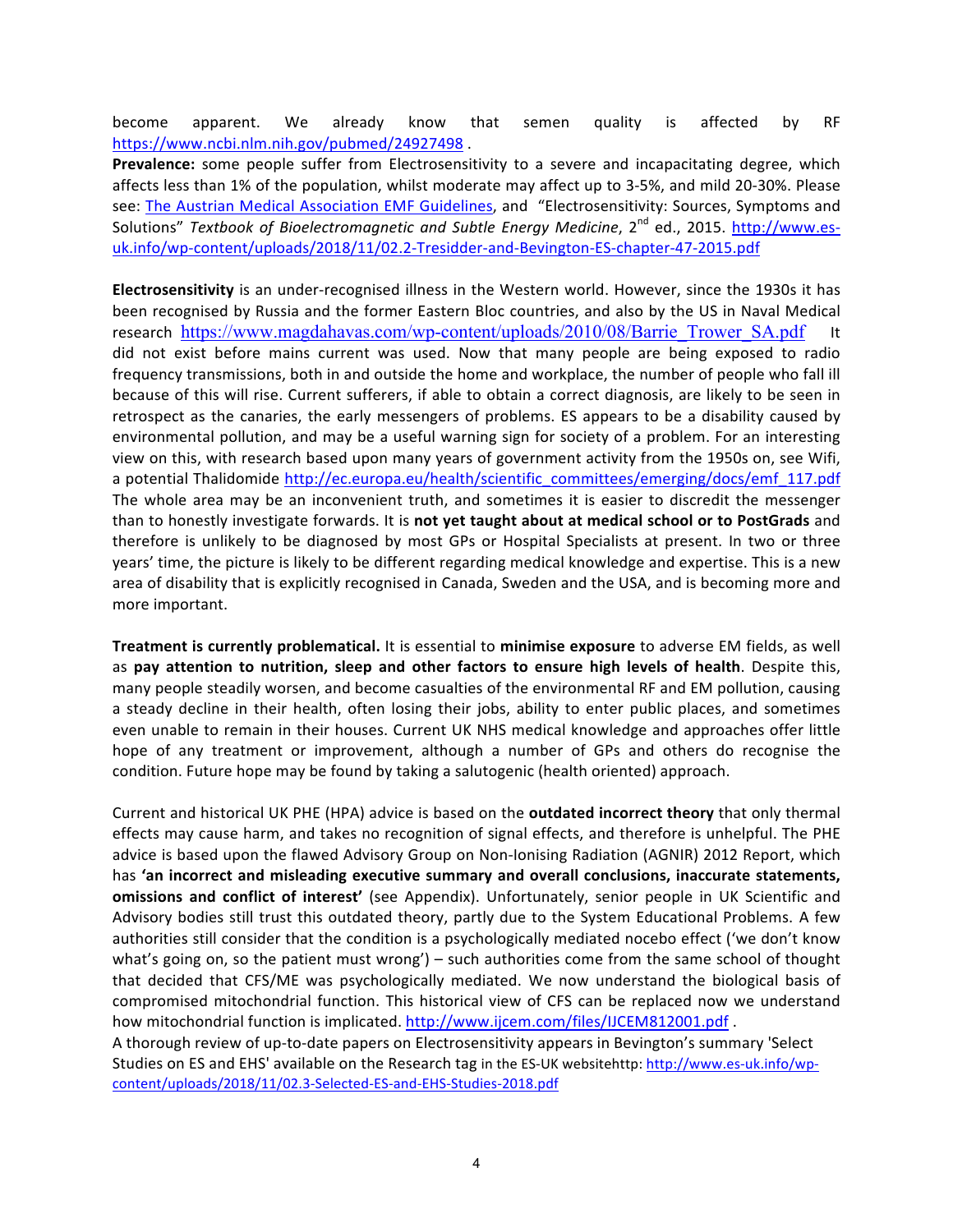Society is aware that most mobile and smart phones now include advice to keep them away from the body (though 'pocket hotspots' are being popularized); it seems as though the industry may be shifting position towards acknowledging not just heating effects, but also other significant non-thermal effects. Some areas of the Insurance Industry have serious concerns about the health effects, and exclude cover for EM and RF from their policies. In the USA, unusual multifocal breast cancers in young women in their 20s have been reported immediately adjacent to where their mobile phone has been kept in the bra. Since symptoms from EM exposure can be delayed and cumulative, a patient's history of symptoms and exposures may be difficult to follow for someone not experienced in the types of technology now known to have biological effects.

Thankyou for considering this diagnosis in your differential of possibilities. I hope this is of assistance to you. Yours sincerely,

Andrew Tresidder

### **Useful resources:**

Valuable technical studies on objective physical markers and symptoms include:

- The Austrian Medical Association Guidelines: http://electromagnetichealth.org/wpcontent/uploads/2012/04/EMF-Guideline.pdf
- Belpomme et al, 2015: *Reliable disease biomarkers characterizing and identifying electrohypersensitivity* and multiple chemical sensitivity as two etiopathogenic aspects of a *unique pathological disorder*. https://www.ncbi.nlm.nih.gov/pubmed/26613326
- Belyaev et al, 2016: *EUROPAEM 2016 EMF Guideline 2016 for the Prevention, Diagnosis and Treatment of EMF-related Health Problems and Illnesses* https://www.ncbi.nlm.nih.gov/labs/articles/27454111/
- Work (trans.) by the German psychiatrist and psychotherapist C Aschermann: http://emfsafetynetwork.org/wp-content/uploads/2009/10/Aschermann2009.pdf
- Andrew Tresidder & Michael Bevington: "Electrosensitivity: Sources, Symptoms and Solutions" ch. 47 in: *Textbook of Bioelectromagnetic and Subtle Energy Medicine*, 2<sup>nd</sup> ed., Paul Rosch, 2015 (NB this is a 28Mb file). http://www.es-uk.info/wp-content/uploads/2018/11/02.2-Tresidderand-Bevington-ES-chapter-47-2015.pdf
- Dieudonné M, 2016: *Does electromagnetic hypersensitivity originate from nocebo responses?* Indications from a qualitative study. https://www.ncbi.nlm.nih.gov/pubmed/26369906
- Bevington M, 2016, a summary of papers on ES http://www.es-uk.info/wpcontent/uploads/2018/05/Selected%20ES%20and%20EHS%20studies.pdf

Please see www.es-uk.info and www.powerwatch.org.uk, and also Prof. Denis Henshaw: www.electricfields.com. The *Powerwatch Handbook* by Alasdair & Jean Philips (Amazon) is recommended. *Electromagnetic Sensitivity* by Michael Bevington is an excellent overview with 1828 scientific references, available from ES-UK, BM Box ES-UK, London WC1N 3XX for £12: www.es-uk.info. Professor Martin Blank's "Overpowered" (2014) is a useful overview, including the politics, Energy Medicine: The Scientific Basis,  $2^{nd}$  Ed, James Oschman, Elsevier 2015 is helpful Dr Mallery-Blythe's excellent scientific overview: "Electromagnetic Radiation, Health and Children" also https://www.youtube.com/watch?v=tRbE4CvKA4Q&feature=youtu.be&t=25693 http://phiremedical.org/category/for-medical-doctors-scientists/

Prof Martin Pall's 'Compelling Evidence for Eight Distinct Types of Great Harm Caused by (EMF) Exposures and the Mechanism that Causes Them' is concerning a 90 page, seven chapter document on EMF effects, how they are produced in the body and the corruption of the international science:

http://peaceinspace.blogs.com/files/5g-emf-hazards–dr-martin-l.-pall–eu-emf2018-6-11us3.pdf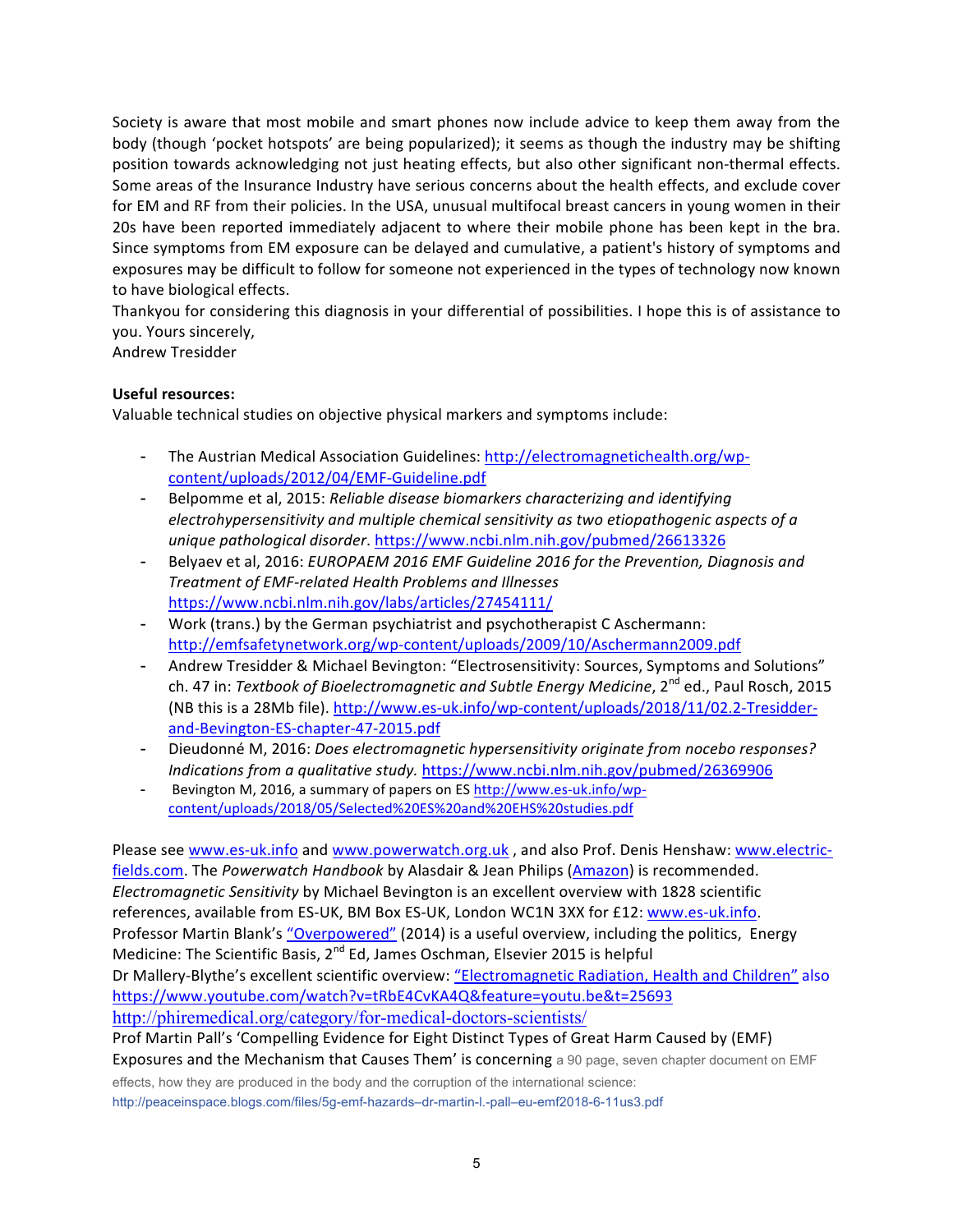#### Appendix – conflicts of interest and flawed conclusions in science

The 'authoritative' 2012 AGNIR report has been analysed in the following paper, and found to be flawed: https://www.ncbi.nlm.nih.gov/pubmed/27902455 The abstract states "The Advisory Group on Non-ionising Radiation (AGNIR) 2012 report forms the basis of official advice on the safety of radiofrequency (RF) electromagnetic fields in the United Kingdom and has been relied upon by health protection agencies around the world. This review describes incorrect and misleading statements from within the report, omissions and conflict of interest, which make it unsuitable for health risk assessment. The executive summary and overall conclusions did not accurately reflect the scientific evidence available. Independence is needed from the International Commission on Non-Ionizing Radiation Protection (ICNIRP), the group that set the exposure guidelines being assessed. This conflict of interest critically needs to be addressed for the forthcoming World Health Organisation (WHO) Environmental Health Criteria Monograph on Radiofrequency Fields. Decision makers, organisations and individuals require accurate information about the safety of RF electromagnetic signals if they are to be able to fulfil their safeguarding responsibilities and protect those for whom they have legal responsibility. PHE and AGNIR had a responsibility to provide accurate information about the safety of RF fields.

"Unfortunately, the report suffered from an incorrect and misleading executive summary and overall conclusions, inaccurate statements, omissions and conflict of interest. Public health and the well-being of other species in the natural world cannot be protected when evidence of harm, no matter how inconvenient, is covered up." One hopes that PHE may wish to reconsider the safety of the AGNIR Conclusions, as the current analysis illuminates serious conflicts of interest and errors within AGNIR's report, and shows either 1) predetermined conclusions, 2) scientific bias, conscious or unconscious (including System Educational Problems), 3) errors in analysis and flawed conclusions, or, 4) less comfortably, that greater forces have required this result ('Active Denial' is a strategy used by individuals, companies and governments to avoid responsibility). There are no other obvious explanations. PHE may have trusted the independence of AGNIR without appreciating these factors, or the System Educational Problems mentioned above.

Some studies trying to elucidate the issue (eg Kings' College London) have reached flawed conclusions. In the otherwise excellent (from the data, method and analysis point of view) BMJ published KCL paper by Rubin in 2006 Are some people sensitive to mobile phone signals? Within participants double blind randomised provocation study. https://www.ncbi.nlm.nih.gov/pubmed/16520326 and https://www.ncbi.nlm.nih.gov/pmc/articles/PMC1440612/ 'sham' was not 'sham' - because in 'sham' mode the headset heated itself to a similar degree as when 'active' RF was being transmitted – of course by electricity, generating EM Fields – and the transmissions were changed to 'internal divert' - therefore current was still passing: 'It was possible to divert power in either variant to an internal load to provide sham RF exposure conditions with heating and low frequency magnetic fields similar to the exposure modes'. http://www.mthr.org.uk/documents/MTHRreport2012.pdf p26. Rubin states 'For the sham exposure, a continuous wave signal was generated to ensure that the system heated up to the same degree as the active exposures but was diverted to an internal load instead of being transmitted through the antenna; only minimal leakage of this signal occurred'. For a sensitive person, this, of course, would be an active test - no wonder the paper was unable to state that sensitive subjects had a different experience from sham – because 'sham' was active. (The unfortunate error was to fail to appreciate that signal effects can occur at a wide range of power outputs with sensitive biological systems, and that low frequency magnetic fields similar to the exposure modes may also cause symptoms – as opposed to power (heating) effects which tend to diminish with decreasing power – and therefore to assume that the described 'sham' really was 'sham').

Any lay analysis of the results (fig 2) clearly shows that there are two distinct groups – the controls, who had few symptoms at all at any point through the study, and the sensitives, who after being near the controls at the start, had steadily increasing symptoms (far more than the controls), at all stages after the commencement of the study, until a relative decline after the transmission was switched off at 50 minutes. Rubin comments 'Sensitive participants reported headache-like symptoms in a mean of 70.4% of calls. The next most common symptoms were skin warmth or burning (43.8% of calls), difficulty concentrating (30.0%), and dizziness (20.8%). Very few control participants reported any symptoms in relation to mobile phone signals; the highest mean frequency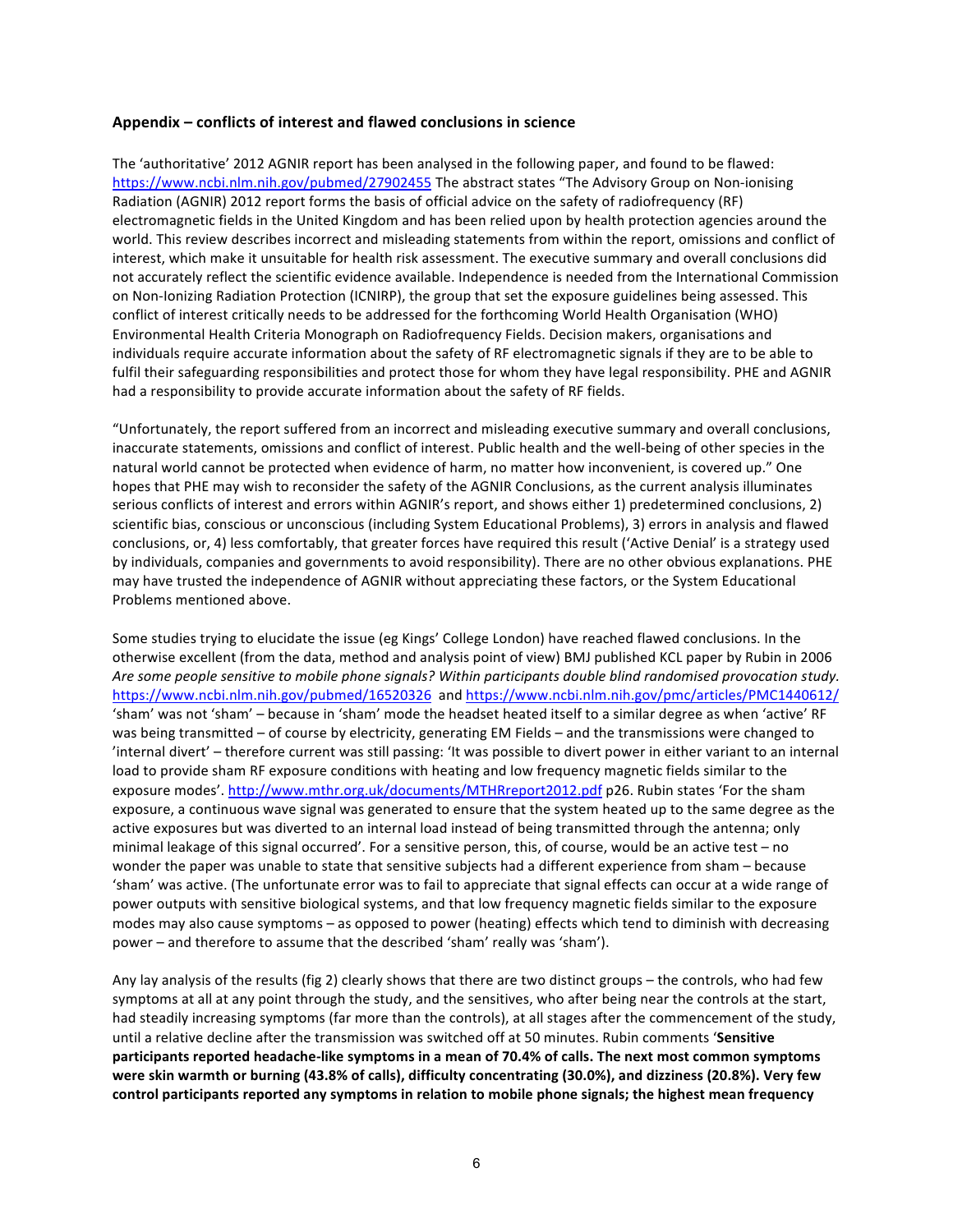was for skin warmth or burning (2.9%). For headache, burning sensations, skin sensations, and eye pain we found evidence of a main group effect—sensitive participants reported greater severity.' Rubin's data shows that in the sensitive group, 2 subjects were excluded due to severe symptoms at baseline, 6 withdrew at stage one (half due to severe symptoms), and 3 at stage 2. He also states 'We also analysed the number of severe reactions seen in each condition, with a severe reaction defined as a participant requesting that an exposure be terminated early or withdrawing from the study entirely after an exposure. **Twenty-six such reactions occurred in the sensitive** group (9 withdrawals; 17 early terminations), and none occurred in the control group'. This is helpful evidence to support the fact that sensitive subjects really do develop symptoms to the point that they have to withdraw  $$ whereas controls do not.

Unfortunately, the conclusion included the sweeping assertion that there is no biological basis - an assertion made in a paper with only 19 references - and no analysis of or reference to the thousands of papers documenting biological evidence on animals and humans available even in 2005, and in opposition to understanding of voltagegated calcium channels effects, amongst other mechanisms. It is most unfortunate that because the authors (mainly psychologists, with no biologists) did not appreciate that the supposed 'sham' (with current passing in a device strapped to the head and transmission happening 'internally') was not sham at all, but active, it was assumed that only psychological mechanisms were involved. The paper's conclusion is 'No evidence was found to indicate that people with self reported sensitivity to mobile phone signals are able to detect such signals or that they react to them with increased symptom severity. As sham exposure was sufficient to trigger severe symptoms in some participants, psychological factors may have an important role in causing this condition'. This conclusion of course fits with the then prevailing chemistry narrative of medicine rather than an informational physics perspective as explained by Oschman in Energy Medicine, Elsevier, 2000

If one reinterprets the data in this light, and includes a less narrow literature search of relevant human and animal studies (e.g. see the 1828 references in Bevington's 2013 book), the data in Rubin's 2006 paper is truly excellent support of the fact that Electrosensitivity exists. Rubin could be congratulated upon this research, if the erroneous conclusions made in 2006 were now reframed to the diametrically opposite point of view. A new conclusion might state: 'Evidence was found to indicate that people with self reported sensitivity to mobile **phone signals at even very low levels are able to detect such signals** or that they react to them with increased symptom severity from either active transmission or biologically active internal divert. As even the lower level of exposure originally thought to be sham exposure was sufficient to trigger severe symptoms in all sensitive participants, this is important evidence that some subjects are sensitive to field strengths dramatically below SAR limits set by ICNIRP, and therefore that reliance upon thermal safety limits alone is invalid. This study disproves the fiction that "non-thermal" equals "non-harmful" '. (The Insurance industry also has these reservations)

## **Possible Ways Forward**

Fortunately, Engineers are problem solvers, and can create wonderful solutions. RF and wifi everywhere has been designed on the parameters of good connectivity, and the mistaken presumption that only thermal limits are relevant for safety.

Ask engineers to design sleep mode as a default for routers, cordless phones etc, and other applications, ask them to research biological modulation to bring harmony into signal, ask them to ensure that peoples' sleeping space is a signal free haven and sanctuary for the organism to recover and rest – and ensure human health – then engineers will always find effective solutions

Ask the health scientists to acknowledge the issue and to look carefully at how to help susceptible people with high quality nutrition, careful serial supplementation to address (among others) B vitamin and zinc and magnesium deficiencies which are widespread, to look at the human software system and how to strengthen and support it, and to ensure white spots of low or no signal for susceptible people to function in,  $-$  and they will find answers